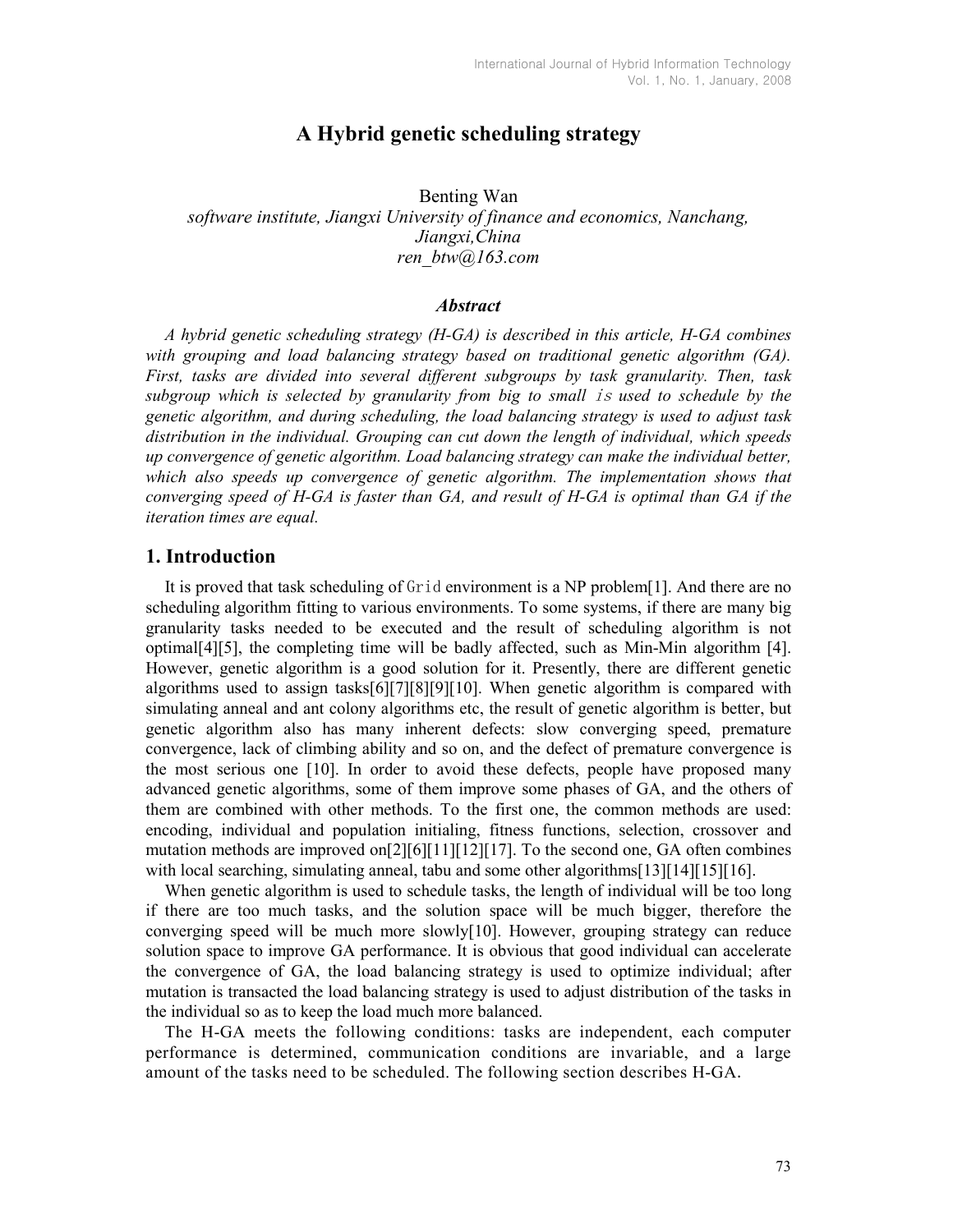# 2. Hybrid genetic schedule strategy

## 2.1. Task grouping

If there are many tasks needing to be scheduled, the length of individual is too long, which makes GA converging speed very slow. In order to improve GA converging speed, the individual is divided into some subgroups. But if there are too many subgroups, the number of tasks are few to each subgroup, on the one hand, the solution is sub-optimal for each subgroup, which affects the performance of the whole solution; on the other hand, the converging time are seriously affected if there are too many subgroups because each subgroup undergoes each phase of GA. So appropriate grouping which can reduce GA executing time is very important to GA. Task grouping strategy is given below.

(1) All tasks are sorted in descent order by granularity.

(2) Then tasks are divided into some subgroups, the number of subgroups can be calculated by formula(1).

$$
groups = tasks / (computers * avgtask)
$$
 (1)

The tasks presents how much tasks need to be assigned, and the *computers* presents how much computers take part in computation, and the *avgtask* presents average number of tasks assigned to each computer. The tasks and computers are determined by heterogeneous environment, and the *avgtask* is given by users, generally, *avgtask* arranges from 8 to 512. If the *avgtask* is very big, the number of groups is very little. The number of subgroups is 4 about implement of this paper.

(3) Task subgroups are handed in GA from big to small by granularity that can make computer load much more balance.

## 2.2. Hybrid Genetic Algorithm

The processes of H-GA include five steps: encoding, individual and population initialing; fitness value of individual computing; selection, crossover, mutation; load balancing transaction and stopping condition. They are described following.

## (1) Encoding, individual and population initialing

Each individual in the population represents a possible schedule. Fig.1 shows the encoding used. Each character is a mapping between a task and computer. Each character contains the unique identification number of a task, with 0 being used to delimit different computer queues, where  $P_i$  is computer i.



Fig. 1 Encoding of genetic algorithm

The number of individuals is half of computers, and tasks stochastically distributed among individual, and the number of tasks is also stochastically distributed in one computer.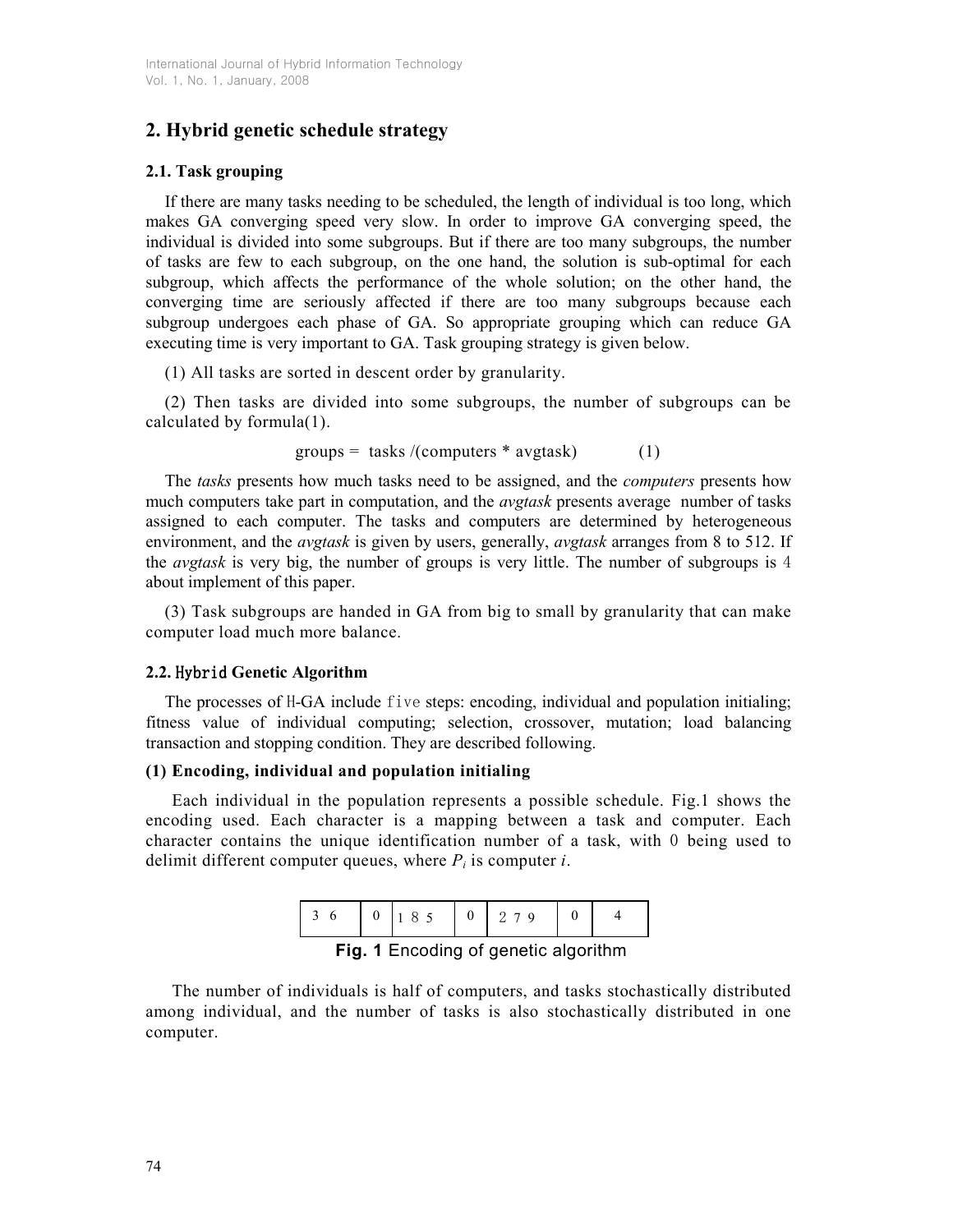#### (2) Fitness function

A fitness function attaches a value to each individual in the population, which indicates the goodness of the schedule. Here, relative load is used to generate fitness values. After tasks are mapped to computer  $i$ , the executing time of computer  $i$  can be calculated by formula(2).

$$
S_i = L_i + \sum_{k_j=0}^{N_i} t_{ik_j} + \sum_{k_j=0}^{N_i} Com_{ik_j} \quad (2)
$$

While  $S_i$  denotes executing time of computer i,  $L_i$  denotes current load of computer i, and  $N_i$  denotes the number of tasks mapped to computer i,  $t_{ik_j}$  denotes task  $k_j$ computing time in the  $i^{th}$  computer. And  $Com_{ik_j}$  denotes communication time from computer  $k_j$  to i. If the executing time overlaps to communicating time, the  $Com_{ik_j}$  is zero, and  $N_i$  should satisfy formula(3).

$$
N = \sum_{i=1}^{m} N_i \tag{3}
$$

Then absolute value of the subtraction of two computers load is presented as formula (4). The *m* denotes the number of computers.

$$
P_i = \left| S_{(i+1)\% \ m} - S_i \right| \tag{4}
$$

Then fitness value of each individual can be calculated by formula(5).

$$
E_i = \sum_{i=1}^{M} P_i \tag{5}
$$

If  $E_i$  is small, load balancing of computers is very well, so the individual is better.

#### (3) Selection, crossing, mutation

We choose to use the standard weighted roulette wheel method of selection which is widely used by previous researchers who have applied genetic algorithm to task scheduling [2]. In order to use roulette wheel method, the  $E_i$  need to be transformed according to formula(6).

$$
F_i = \frac{1}{E_i} \tag{6}
$$

The  $F_i$  is bigger, the better the individual is. Each individual i is assigned a slot between 0 and 1. The value of slot  $i$  can be calculated by formula(7).

$$
\delta_i = \frac{F_i}{\sum_{j=1}^m F_j}
$$
 (7)  

$$
\sum_{i=1}^P \delta_i = 1
$$
 (8)

And  $p$  is the number of individuals in population. After selection process is complete, cycle crossover method is used to promote exploration[2][12]. The method of mutation to promote exploration of the search space is that we randomly swap elements of a randomly chosen individual in the population.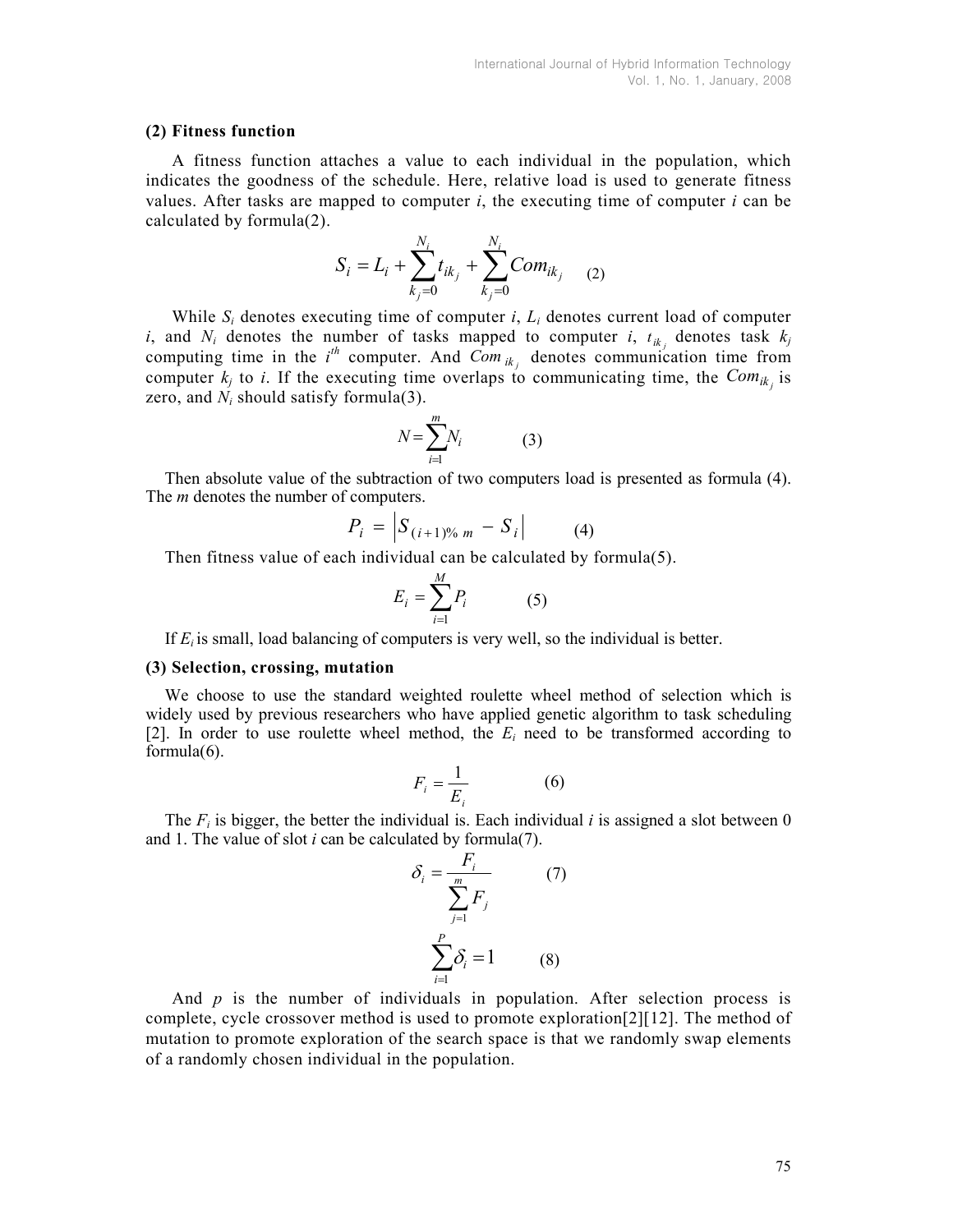## (4) Load balancing transaction

The main object of task scheduling in heterogeneous environment is to make load of each computer basically balanced, which can make tasks completed in least time. Therefore, whether or not the individual is chosen depends on the load balancing status of individual, if load keeps balanced to each computer, the individual is chosen. However, the goodness of individual is related to the converging speed of generic algorithm, in order to make individual evolve better, load balancing strategy is described by Fig.2.

Maxload presents Maximal load and Maxcom presents Maximal computer, Minload presents Minimal load and *Mincom* presents minimal computer. Selecttas $k_{maxcom}$ presents task Selecttask executing time on Maxcom, and Selecttask<sub>Mincom</sub> presents task Selecttask executing time on *Mincom*.

| For $j=1$ to m/2                                                                                |                                                             |
|-------------------------------------------------------------------------------------------------|-------------------------------------------------------------|
| Begin                                                                                           |                                                             |
|                                                                                                 | For I=1 to $k$ // times of individual nee to be transacted. |
| Begin                                                                                           | // adjust task distribution according load of gene          |
| Find <i>out</i> two computers in individual, one is <i>Maxcom</i> ,                             |                                                             |
| <i>Which</i> load is <i>Maxload</i> , another is <i>Mincom</i> , which load is <i>Minload</i> . |                                                             |
| <i>Randomly</i> chooses a task in <i>Maxcom</i> , the task is present <i>Selecttask</i> .       |                                                             |
| <i>Maxload</i> subtract Selecttask <sub>maxcom</sub> executing time, Minload add                |                                                             |
| <i>Selecttask<sub>mincom</sub></i> executing time                                               |                                                             |
| // Compare load adjust task distribution                                                        |                                                             |
| If Minload still less than Maxload                                                              |                                                             |
| Delete the task from <i>Maxcom</i> and insert it into <i>Mincom</i>                             |                                                             |
| Update the load of <i>Maxcom</i> and <i>Mixcom</i> .                                            |                                                             |
| Else                                                                                            |                                                             |
| Break                                                                                           | // if task distribution satisfy requirement,                |
| End $\theta$ one individual is transaction.                                                     |                                                             |
| End                                                                                             |                                                             |

Fig. 2 Load balancing strategy

From fig.2, the load balancing strategy includes six step, they are described by the following.

(1) Find out two computers in an individual. One has the maximal load, and another has the minimal load.

(2) Randomly chooses a task in Maxcom.

(3) First, Maxload subtract Selecttas $k_{\text{maxcom}}$  executing time, then Minload add Selecttas $k_{micro}$  executing time; if Maxload still less than Minload, then delete the task from Maxcom and insert it into Mincom.

(4) Update the load of Maxcom and Mixcom.

(5) Repeat  $k$  times (1) to (3) step.

(6) Apply the same load balancing transaction to other individuals until all individuals are assigned.

One aspect, load balancing transaction can make individual evolve better, and speeds up convergence of GA and reduce count of iteration. Another aspect, when transaction counts increase, the time of load balancing transaction will increase. Sum denotes time complexity of load balancing transaction, Sum is calculated by formula  $(9)$ , k denotes the number of load balancing transaction times, *generation* denotes iterated times, chrom denotes number of individuals, m denotes number of computers.

 $Sum = O(m \times chrom \times k \times generation)$  (9)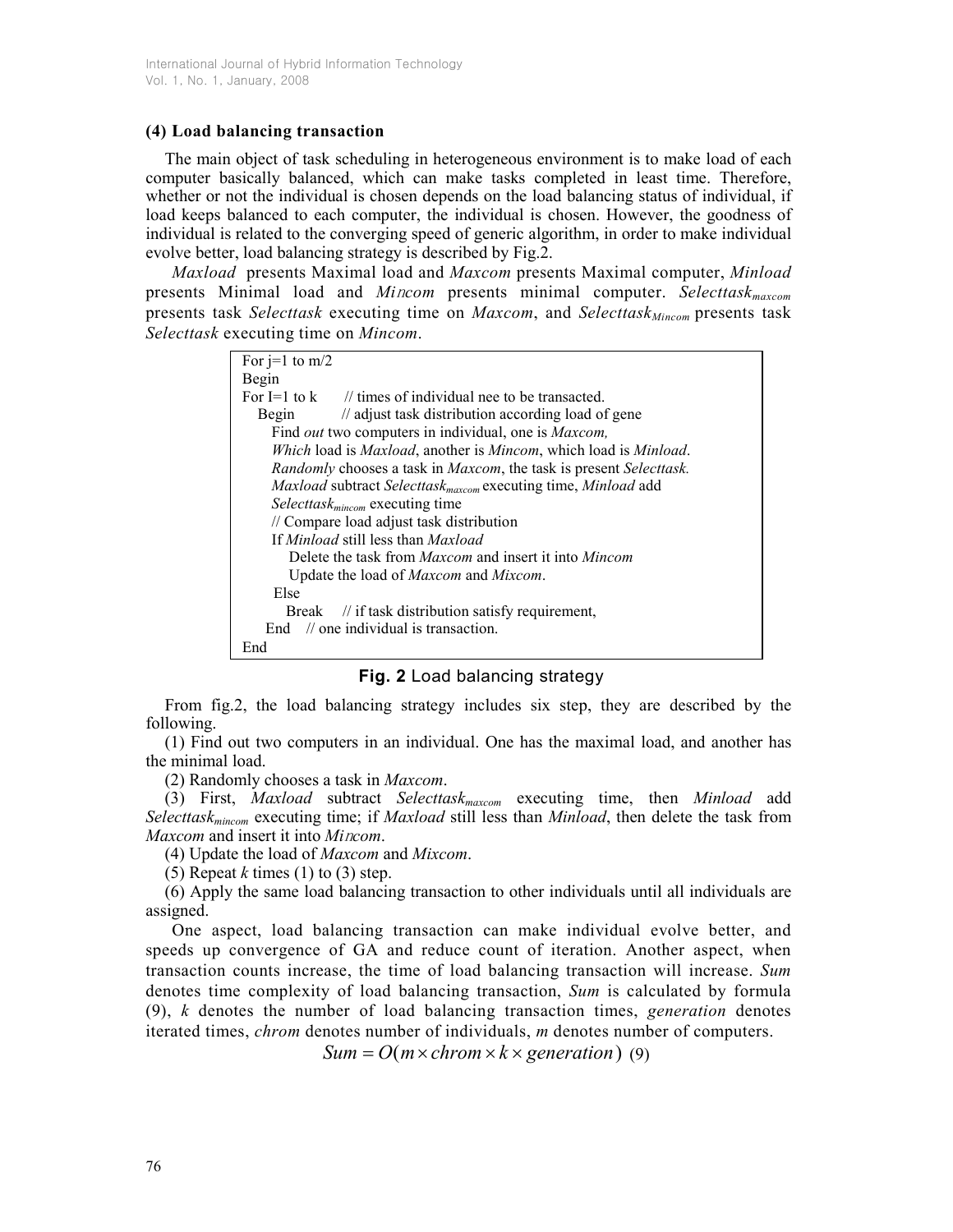To H-GA, it needs to iterate *generation* times, and there are *chrom* individuals need to be transacted, and to each individual,  $k$  times need to be transacted, and  $m$  computers need to be compared in a individual. So the genetic algorithm complexity can be presented formula (9).

The implement reflects the affection of load balancing transaction count for converging time of algorithm. In this algorithm, the reasonable transaction counts are  $k = m$ .

#### (5) Stopping condition

Stopping conditions are that  $E_i$  less than m or the iteration times less than 1000, the m denotes the number of computers.

#### 3. Implement

Implement environment includes: one computer runs scheduling strategy, eight computers execute tasks assigned. The task granularity is randomly produced, and maximal granularity needs 10 minutes to compute. Number of tasks arrange from 512 to 4096. In order to compare scheduling algorithm performance, there are several results are given.

First, transaction times of loading balance affect algorithm performance, when the transaction number equal the number of computers, the genetic scheduling algorithm is optimal (Fig.3). When the transaction times increase, the algorithm converging speed decreases.



Fig. 3 Transaction times effects algorithm performance

Second, Grouping tasks also affect algorithm converging time. From the Fig.4, if the tasks do not use grouping strategy, the converging time fluctuates greatly. When the 4096 tasks are divided into 4 groups, the algorithm is optimal and scheduling strategy average executing time dose not exceeds 4 seconds (Fig.4).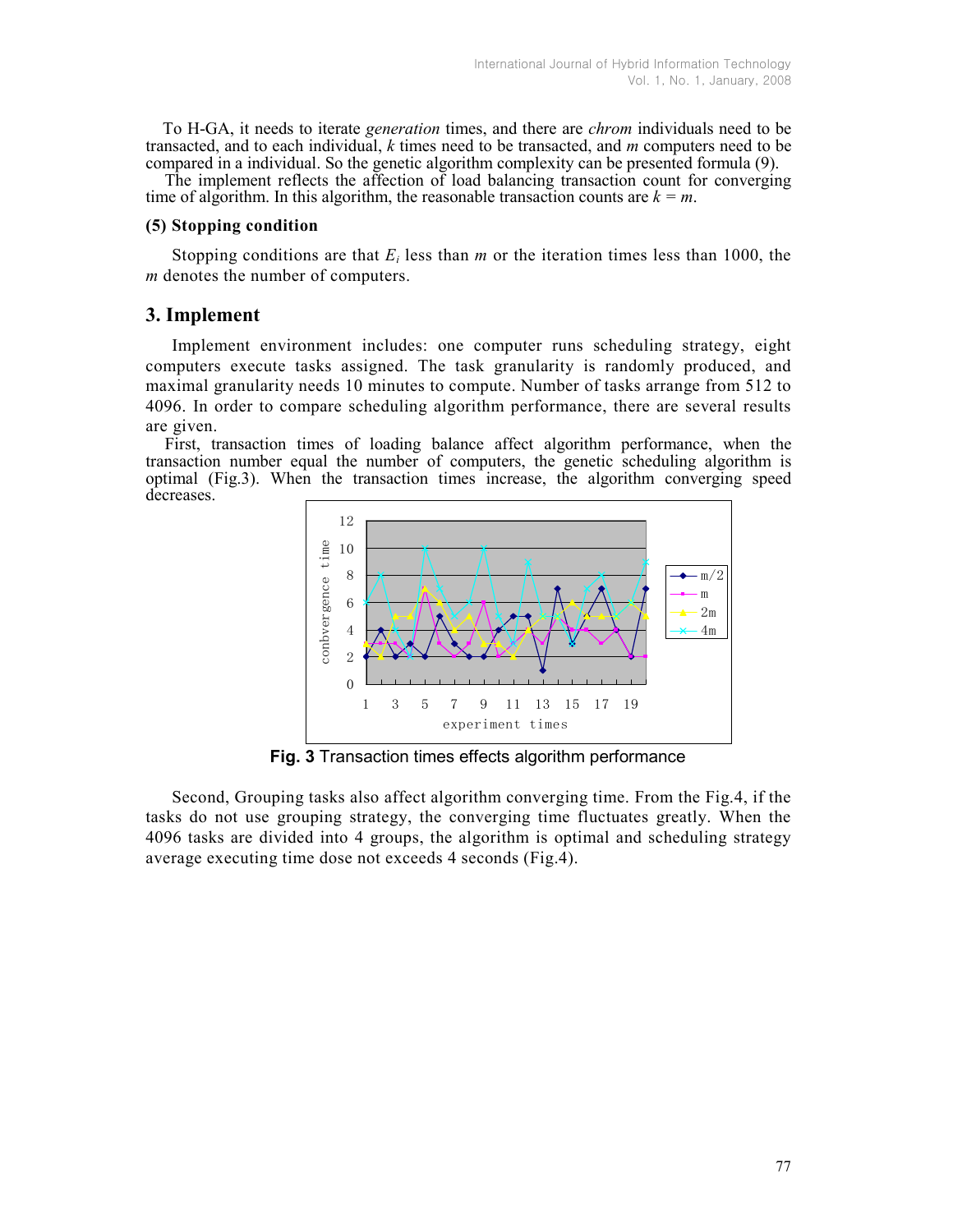International Journal of Hybrid Information Technology Vol. 1, No. 1, January, 2008



Fig. 4 Grouping affects algorithm converging time

Third, Grouping affects the result of algorithm. Task grouping affects the subtraction of maximal and minimal load of computers is given Fig.5. From the Fig.5, if algorithm does not use grouping strategy, it often occurs emanative. When the 4096 tasks are divided 4 groups, the H-GA is optimal and subtracting of maximal load and minimal load do not exceed 3 seconds.



## Fig. 5 Grouping affects the result of algorithm

Forth, loading balancing affects algorithm converging result given by the Fig.6. If the genetic algorithm does not use load balancing strategy, the algorithm is emanative, but load balancing strategy can make genetic algorithm convergent within 1000 times.



Fig. 6 Load balancing strategy effect.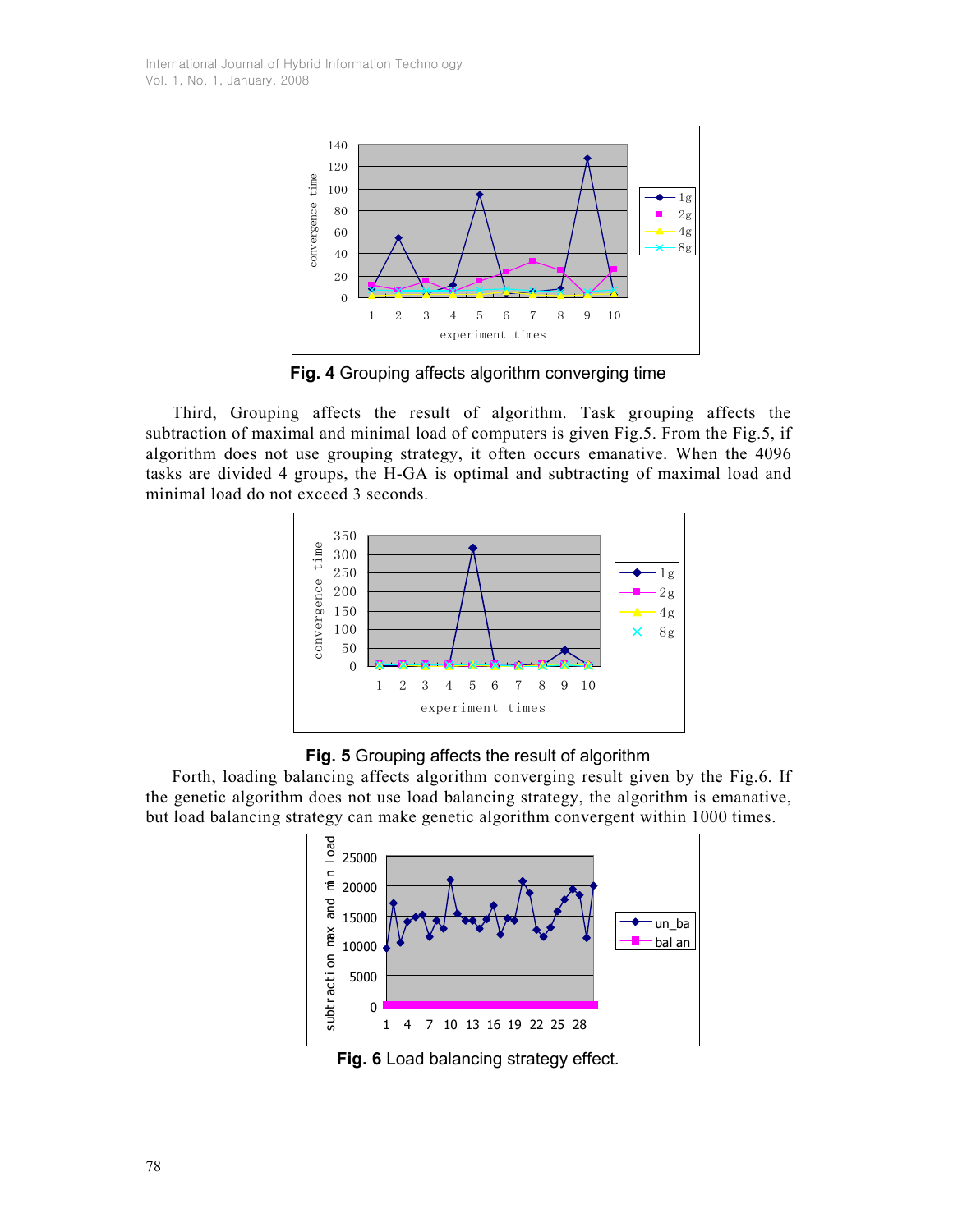According to test value that the scheduling strategy is repeated 250 times, when the 4096 tasks are divided into 4 subgroups and load balancing transaction times equals the number of computers, the scheduling strategy is convergent and the average iteration times of subgroups does not exceed 300.

## 4. Conclusion

The H-GA combines with grouping and load balancing strategy. Grouping strategy divides tasks into subgroups, it is trade-off, it does reduce the genetic algorithm computing time through cutting down individual length, but it increases genetic algorithm computing time and reduces genetic algorithm searching space because of many subgroups. The implement shows when 4096 tasks are divided into 4 groups, H-GA average converging time is the shortest one and the result of genetic algorithm is sub-optimal. The implement also shows that load balancing transaction greatly speeds up genetic algorithm convergence, if the genetic algorithm does not use load balancing strategy, the genetic algorithm is basically emanative after it iterates about 1000 times. So H-GA has better performance than traditional genetic algorithm.

## Reference

[1] R.L. Graham, L.E. Lenstra, J.K. Lenstra, and A.H.Kan. Optimization and Approximation in Deterministic Sequencing and Scheduling. A survey, in Annual Discrete Mathematics, 1979 :287-326.

[2] I. M. Oliver, D. J. Smith, and J. Holland. A study of permutation crossover operators on the traveling salesman problem. In Proceedings of the Second International Conference on Genetic Algorithms on Genetic algorithms and their application, Lawrence Erlbaum Associates, Inc. 1987 :224–230.

[3] Andrew J. Page and Thomas J. Naughton. Dynamic task scheduling using genetic algorithms for heterogeneous distributed computing. 19th IEEE International Parallel and Distributed Processing Symposium (IPDPS'05) - Workshop 6, 2005: 189a.

[4] DING Qing, CHEN Guo-Liang, GU Jun. A Unified Resource Mapping Strategy in Computational Grid Environments. Journal of Software. 2001; 13(7):1303-1308.

[5] HE Xiaoshan, Xian-He Sun, Gregor von Laszewski. QoS Guided Min-Min Heuristic for Grid Task Scheduling. Journal of Computer Science &technology. 2003; 18(4):442-451.

[6] A. Y. Zomaya, C. Ward, and B. Macey. Genetic scheduling for parallel processor systems: comparative studies and performance issues. IEEE Transactions on Parallel and Distributed Systems, August 1999;10(8):795–812.

[7] Easton, F, Mansour, N, A Distributed Genetic Algorithm For Deterministic And Stochastic Labor Scheduling Problems, European Journal of Operational Research, 1999:505-523.

[8] Ricardo C. Correa, Afonso Ferreira, and Pascal Rebreyend. Scheduling Multiprocessor Tasks with Genetic Algorithms. IEEE Transactions on Parallel and Distributed Systems, Aug. 1999 ;10( 8): 825-837.

[9] Albert Y. Zomaya, Chris Ward, and Ben Macey. Genetic Scheduling for Parallel Processor Systems: Comparative Studies and Performance Issues. IEEE Transactions on Parallel and Distributed Systems. 1999;10(8):795-812.

[10] Xing WenXun, Xie JinXing. Modern optimal Computing Methods. TsingHua Publisher. 2003 :140-188.

[11] Limin Han, Graham Kendall. Guided Operators for a Hyper-Heuristic Genetic Algorithm. Advances in Artificial Intelligence: 16th Australian Conference on AI, Perth, Australia, December 3-5, 2003. Proceedings. Springer Berlin / Heidelberg. 2003 :807 – 820.

[12] Cowling, P.I., Kendall, G., Han, L., An Investigation of a Hyperheuristic Genetic Algorithm Applied to a Trainer Scheduling Problem. Accepted for 2002 Congress on Evolutionary Computation (CEC2002), Hilton Hawaiian Village Hotel, Honolulu, Hawaii, May 2002 :12-17.

[12] Cowling, P.I., Kendall, G., Han, L., An Investigation of a Hyperheuristic Genetic Algorithm Applied to a Trainer Scheduling Problem. Accepted for 2002 Congress on Evolutionary Computation (CEC2002), Hilton Hawaiian Village Hotel, Honolulu, Hawaii, May 2002 :12-17.

[13] Limin Han, Graham Kendall, Peter Cowling. An Adaptive Length Chromosome Hyperheuristic Genetic Algorithm for a Trainer Scheduling Problem. SEAL2002: 267-271.

[14] Limin Han, Graham Kendall. An Investigation of a Tabu Assisted Hyper-Heuristic Genetic Algorithm. Evolutionary Computation, CEC '03. 2003: l.3:2230- 2237.